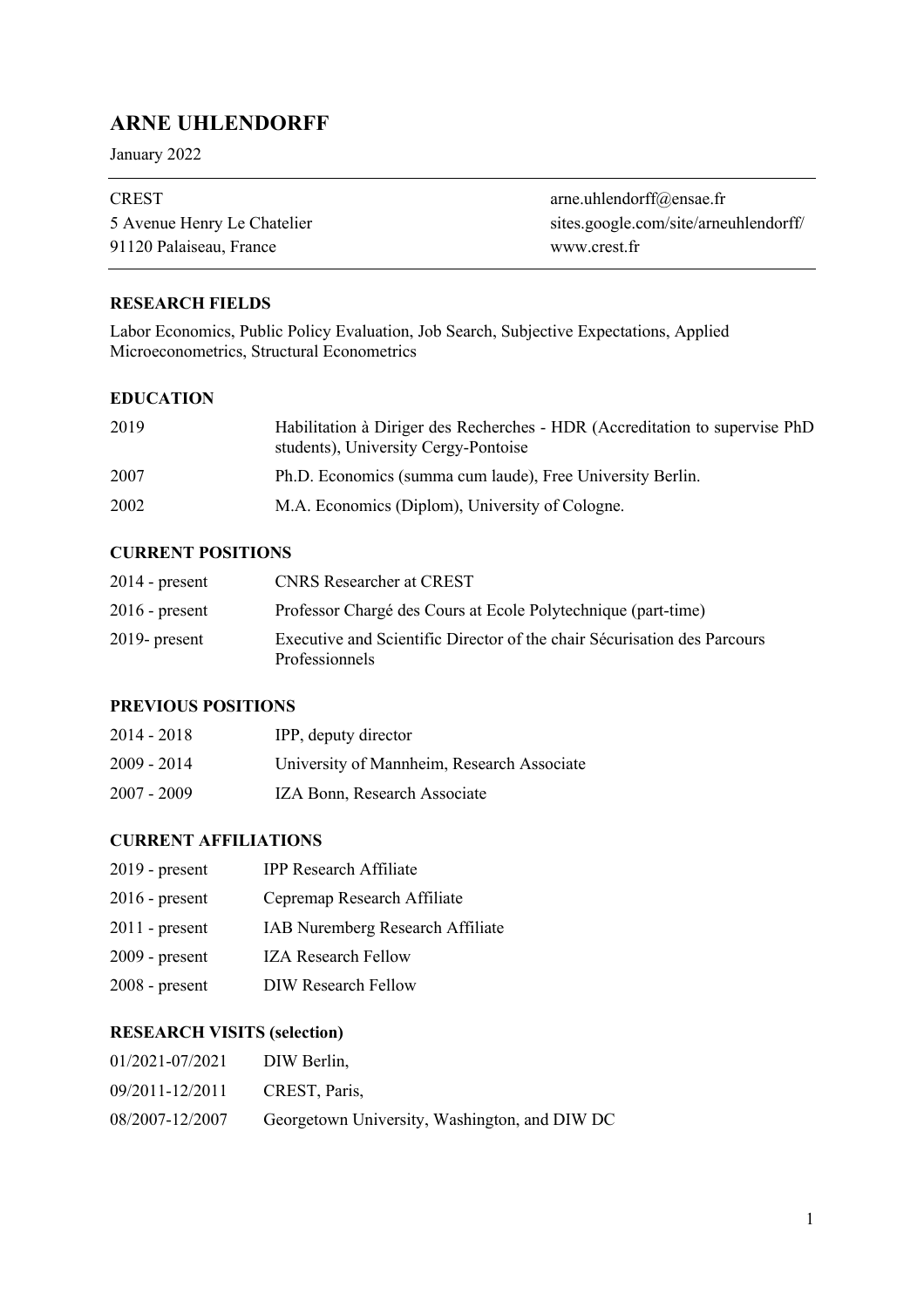#### **PUBLICATIONS**

- 1. Locus of Control and Investment in Training (with Marco Caliendo, Debora Cobb-Clark, Cosima Obst and Helke Seitz), **Journal of Human Resources**, forthcoming.
- 2. The Impact of Sanctions for Young Welfare Recipients on Transitions to Work, Wages and Dropping Out (with Gerard van den Berg and Joachim Wolff), **Economica**, 2022, 89, 1-28.
- 3. Evaluating Vacancy Referrals and the Roles of Sanctions and Sickness Absence, **Economic Journal**, 2019, 129, 3292-3322 (with Gerard van den Berg and Barbara Hofmann).
- 4. Locus of Control and Internal Migration, **Regional Science and Urban Economics,** 2019, 79 (with Marco Caliendo, Deborah Cobb-Clark and Juliane Hennecke).
- 5. Job Displacement and First Birth over the Business Cycle, **Demography**, 2017, 54, 933-959 (with Barbara Hofmann and Michaela Kreyenfeld).
- 6. The Impact of Participation in Job Creation Schemes in Turbulent Times, **Labour Economics**, 2017, 48, 182-201 (with Annette Bergemann and Laura Pohlan).
- 7. Earnings Exemptions for Unemployed Workers: The Relationship between Marginal Employment, Unemployment Duration and Job Match Quality, **Labour Economics**, 2016, 42, 177-193 (with Marco Caliendo and Steffen Künn).
- 8. Locus of Control and Job Search Strategies, **Review of Economics and Statistics**, 2015, 97, 88-103 (with Marco Caliendo and Deborah Cobb-Clark).
- 9. Bayesian procedures as a numerical tool for the estimation of an intertemporal discrete choice model, **Empirical Economics***,* 2015, 49, 1123-1141 (with Peter Haan and Daniel Kemptner).
- 10. Unemployment Dynamics among Migrants and Natives*,* **Economica***,* 2014, 81, 348-367 (with Klaus F. Zimmermann)
- 11. Sanctions for Young Welfare Recipients (with Gerard J. van den Berg and Joachim Wolff), **Nordic Economic Policy Review**, 2014, 177-208.
- 12. Benefit Duration, Unemployment Duration and Job Match Quality: A Regression Discontinuity Approach (with Marco Caliendo and Kostas Tatsiramos), **Journal of Applied Econometrics***,*  2013, 28, 796-824.
- 13. The impact of training duration on employment outcomes: Evidence from LATE estimates (with Jochen Kluve, Ulf Rinne and Zhong Zhao), **Economics Letters**, 2013, 120(3), 487-490.
- 14. Vouchers and Caseworkers in Public Training Programs: Evidence from the Hartz Reform in Germany (with Ulf Rinne and Zhong Zhao), **Empirical Economics**, 2013, 45, 1089-1127.
- 15. Intertemporal Labour Supply and Involuntary Unemployment (with Peter Haan), **Empirical Economics***,* 2013, 44, 661-683.
- 16. Evaluating continuous training measures using the Generalized Propensity Score (with Hilmar Schneider, Zhong Zhao and Jochen Kluve), **Journal of the Royal Statistical Society Series A**, 175, 2012, 587-617.
- 17. Do the Skilled and Prime-Aged Unemployed Benefit More from Training? Effect Heterogeneity of Public Training Programs in Germany (with Ulf Rinne and Marc Schneider), **Applied Economics**, 43, 2011, 3465-3494.
- 18. Social Networks, Job Search Methods and Reservation Wages: Evidence for Germany (with Marco Caliendo and Ricarda Schmidl), **International Journal of Manpower**, 2011, 32, 796 – 824.
- 19. The IZA Evaluation Dataset *(*with Marco Caliendo, Armin Falk, Lutz Kaiser, Hilmar Schneider, Gerard van den Berg and Klaus F. Zimmermann), **International Journal of Manpower**, 2011, 32, 731 - 752.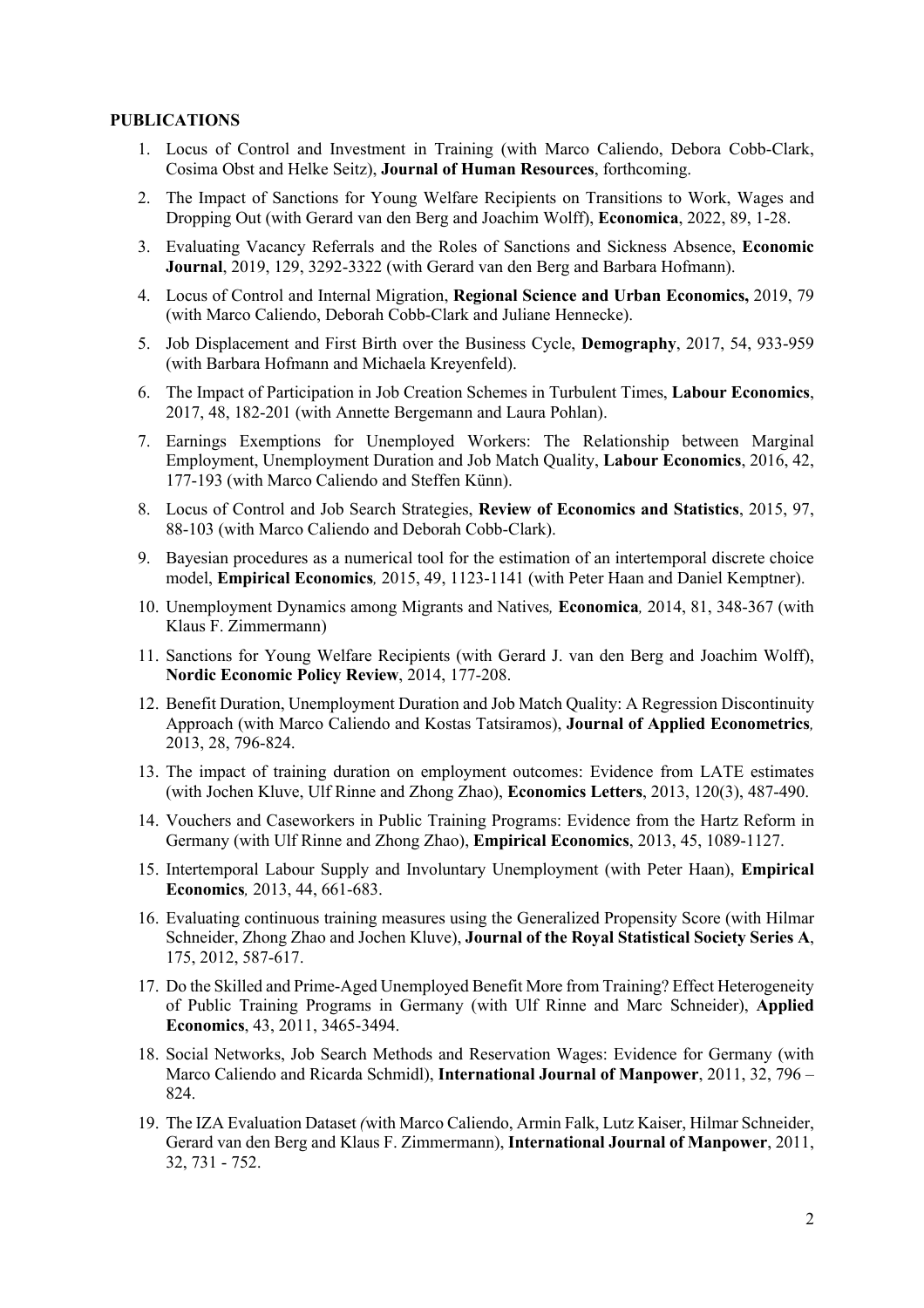- 20. Estimation of multinomial logit models with unobserved heterogeneity using maximum simulated likelihood (with Peter Haan), **Stata Journal**, 2006, 6, 229-245.
- 21. Transitions from Welfare to Employment: Does the Ratio between Labor Income and Social Assistance matter? (with Hilmar Schneider), **Journal of Applied Social Sciences Studies**, 2005, 125, 51-61.

#### **WORKING PAPERS**

- 1. Risk Preferences and Training Investments (with Marco Caliendo, Deborah Cobb-Clark and Cosima Obst), IZA DP 13828, 2020, revise and resubmit **Journal of Economic Behavior and Organization**.
- 2. Mandatory Integration Agreements for Unemployed Job Seekers: A Randomized Controlled Field Experiment in Germany (with Gerard van den Berg, Barbara Hofmann and Gesine Stephan), IZA DP 14026, 2021, submitted.
- 3. Managers' Risk Preferences and Firm Training Investment (with Marco Caliendo, Deborah Cobb-Clark, Harald Pfeifer and Caroline Wehner), Working Paper, submitted.
- 4. A Structural Analysis of Vacancy Referrals with Imperfect Monitoring and the Strategic Use of Sickness Absence (with Gerard van den Berg and Hanno Förster), Boston College Working Paper 1042, 2021.

#### **WORK IN PROGRESS (SELECTION)**

- 1. Unemployment Benefits Generosity and Job Search Outcomes. Evidence from a Regression Kink Design in France (with Antoine Ferey and Federica Meluzzi).
- 2. Consumption and Subjective Expectations: Empirical Evidence and Structural Estimation (with Christian A. Stoltenberg).
- 3. Peer Effects of Job Search Assistance Group Treatments. Evidence from a Randomized Field Experiment among Disadvantaged Youths (with Gerard van den Berg, Sylvie Blasco, Bruno Crépon and Daphné Skandalis).
- 4. Unemployment Insurance for Self-Employed Workers. Evidence from a Randomized Field Experiments (with Gerard van den Berg, Elke Jahn, Michael Oberfichtner and Gesine Stephan).

### **PUBLICATIONS IN REFEREED GERMAN JOURNALS**

- 1. Ökonometrie vs. Projektdesign: Lehren aus der Evaluation eines Modellprojekts zur Umsetzung des Workfare-Konzepts (with Hilmar Schneider and Klaus F. Zimmermann), **Jahrbücher für Nationalökonomie und Statistik**, 2013, 233 (1), 65-85.
- 2. Determinanten des Suchverhaltens von Arbeitslosen. Ausgewählte Erkenntnisse basierend auf dem IZA Evaluationsdatensatz (with Marco Caliendo), **Zeitschrift für Arbeitsmarktforschung**, 2011, 44, 119-125.
- 3. Mit Workfare aus der Sozialhilfe? Lehren aus einem Modellprojekt (with Hilmar Schneider and Klaus F. Zimmermann), **Zeitschrift für Arbeitsmarktforschung***,* 2011, 44, 197-203.
- 4. Die Wirkungen der Hartz-Reform im Bereich der beruflichen Weiterbildung (with Hilmar Schneider), **Zeitschrift für Arbeitsmarktforschung**, 2006, 39, 477-490.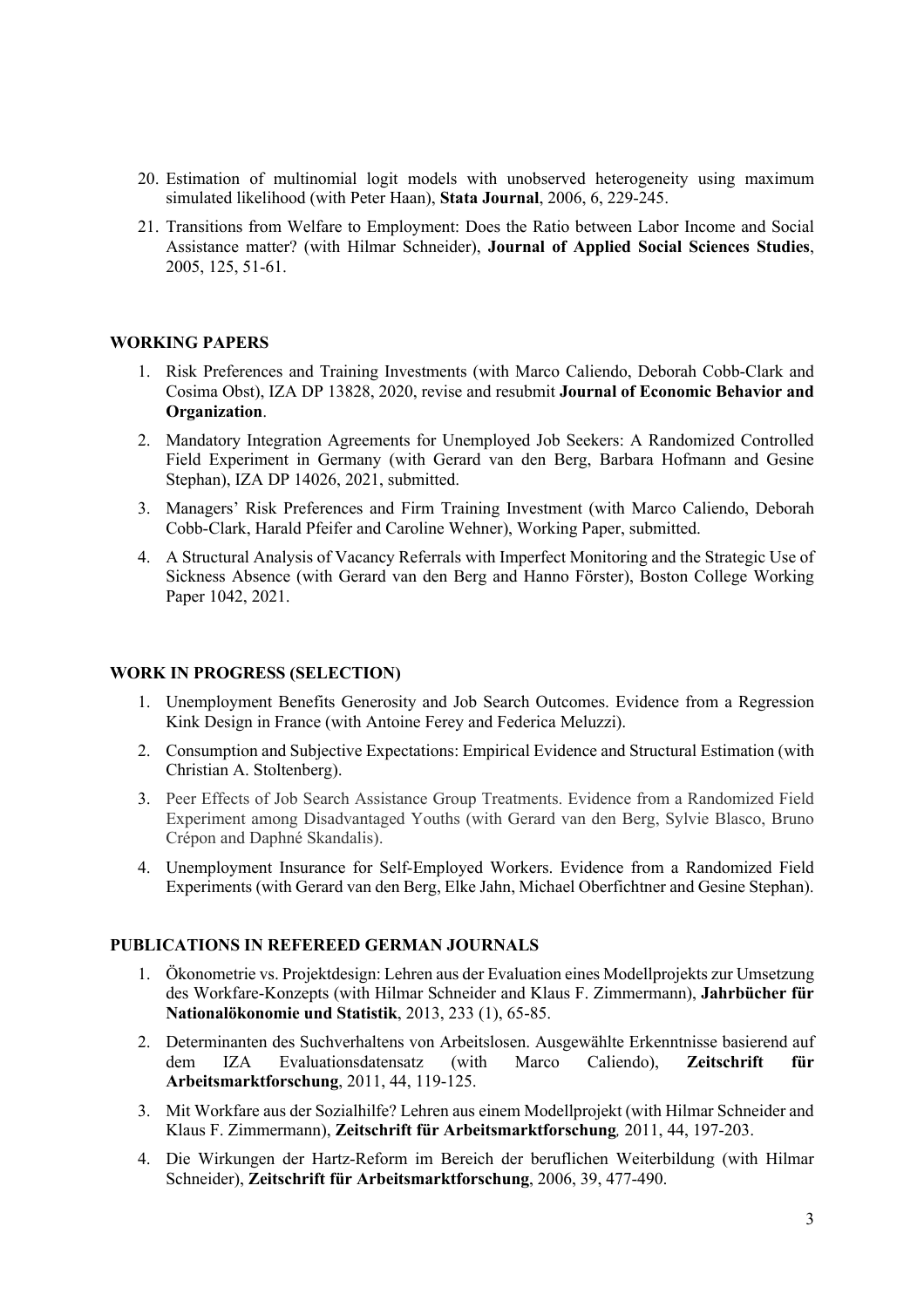5. Der Einfluss von Persönlichkeitseigenschaften und sozialen Ressourcen auf die Arbeitslosigkeitsdauer, **Kölner Zeitschrift für Soziologie und Sozialpsychologie***,* 2004, 56, 279-303.

#### **OLDER WORKING PAPERS (inactive)**

- 1. Self-Employment Dynamics, Cross-Mobility Patterns and True State Dependence (with Marco Caliendo), IZA Discussion Paper 3900.
- 2. Employment effects of welfare reforms Evidence from a dynamic structural life-cycle model (with Peter Haan and Victoria Prowse), IZA Discussion Paper 3480.
- 3. From Low Pay to No Pay and Back Again? A Multi-State Model of Low Pay Dynamics, IZA Discussion Paper 2482*.*

#### **BOOK CHAPTERS AND POLICY REPORTS**

- 1. Economic job search and decision-making models, The Oxford Handbook of Job Loss and Job Search, edited by Ute-Christine Klehe and Edwin A. J. van Hooft, Oxford University Press (with Gerard J. van den Berg), 2018, 243-255.
- 2. Arbeitssuche und Beschäftigungserfolg: Aktionspläne zeigen wenig Wirkung, IAB Kurzbericht 17/2018 (with Gerard J. van den Berg, Barbara Hofmann, Philipp Ramos Lobato and Gesine Stephan).
- 3. Wirkungen von Sanktionen für junge ALG-II-Bezieher: Schnellere Arbeitsaufnahme, aber auch Nebenwirkungen, IAB Kurzbericht 05/2017 (with Gerard J. van den Berg and Joachim Wolff).
- 4. Eingliederungsvereinbarungen in der Arbeitslosenversicherung: Nur ein Teil der Arbeitslosen profitiert von frühen Abschlüssen, IAB Kurzbericht 03/2016 (with Gerard J. van den Berg, Barbara Hofmann and Gesine Stephan).
- 5. Clubs Jeunes Chercheurs D'Emploi, Evaluation d'une action pilote. Études et Recherches, Octobre 2015 / No.5, Pôle Emploi (with Sylvie Blasco, Bruno Crépon, Daphné Skandalis, Gerard J. van den Berg, Élodie Alberola and Francois Aventur).
- 6. Vermittlungsfachkräfte halten mehr Spielraum für sinnvoll, IAB Kurzbericht 22/2014 (with Gerard J. van den Berg, Barbara Hofmann and Gesine Stephan).
- 7. Was Vermittlungsfachkräfte von Eingliederungsvereinbarungen halten: Befragungsergebnisse aus einem Modellprojekt (with Gerard J van den Berg, Barbara Hofmann and Gesine Stephan), IAB Forschungsbericht 11/2014.
- 8. Einwanderungspolitik der USA stark reformbedürftig, DIW Wochenbericht 51-52/2007, 785- 789 (with Amelie Constant).
- 9. Evaluation der Maßnahmen zur Umsetzung der Vorschläge der Hartz-Kommission Modul 1b: Förderung beruflicher Weiterbildung und Transferleistungen – Bericht 2006, IZA Research Report no.10, Bonn, 2007 (with H. Schneider, K. Brenke, D. Hess, L. Kaiser and J. Steinwede).
- 10. Evaluation der Maßnahmen zur Umsetzung der Vorschläge der Hartz-Kommission Modul 1b: Förderung beruflicher Weiterbildung und Transferleistungen – Bericht 2005, IZA Research Report no.7, Bonn, 2006 (with H. Schneider, K. Brenke, D. Hess, L. Kaiser and J. Steinwede).
- 11. Lohnkosten im internationalen Vergleich, DIW Wochenbericht 14/2004, 161-169 (with Tilman Brück and Malte Woweries).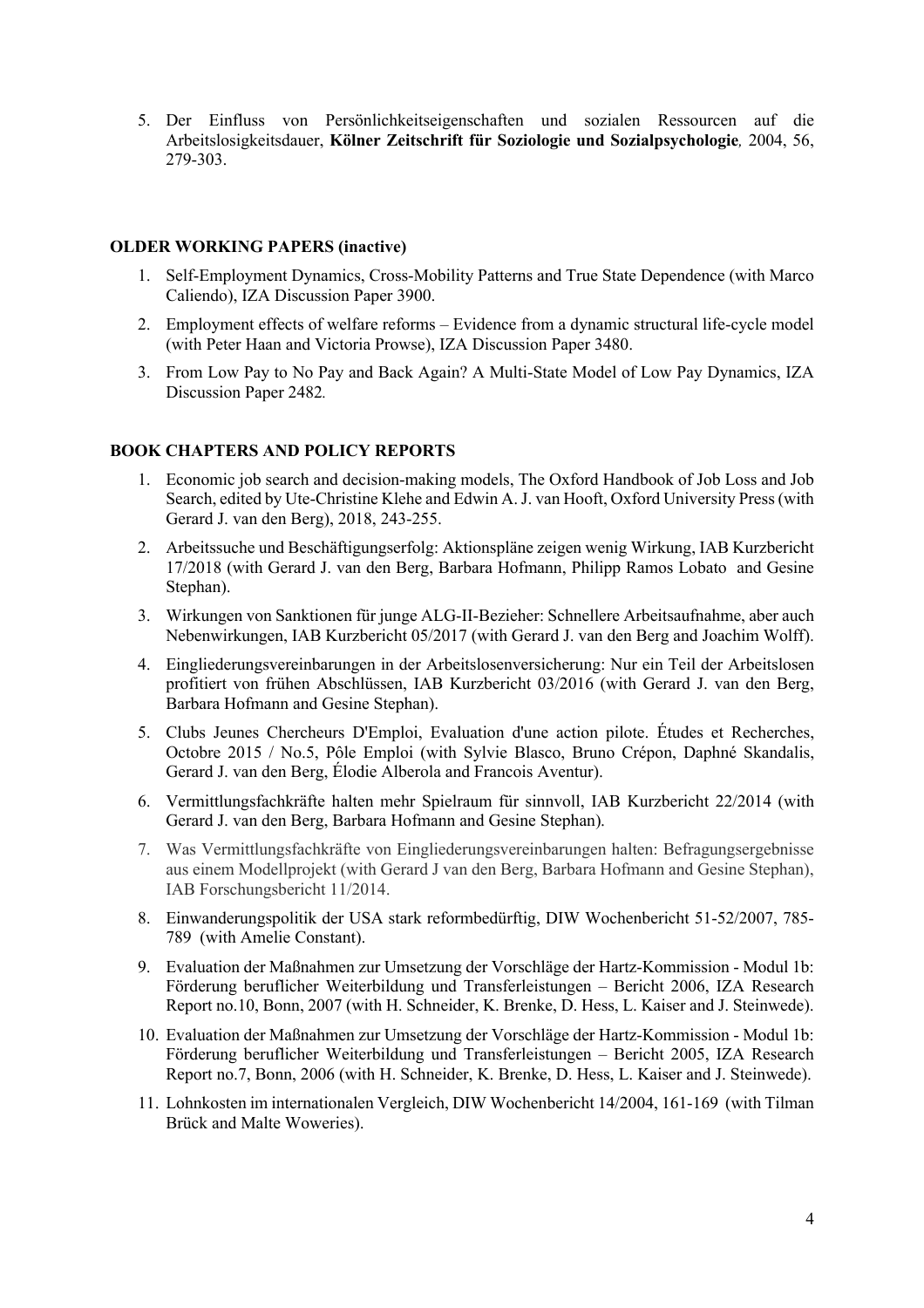#### **EDITORIAL ACTIVITIES**

#### **Associate Editor**

Annals of Economics and Statistics, 2019-

#### **Guest Editor**

Proceedings of the 9<sup>th</sup> International Conference of German Socio-Economic Panel Study Users, Journal of Applied Social Science Studies (Schmollers Jahrbuch), 131(2), 2011 (Guest Editor with Kathrin Leuze, Thomas Siedler and Ingrid Tucci).

#### **REFEREEING**

**Journals:** Economic Journal, Journal of Applied Econometrics, Journal of Human Resources, Journal of Public Economics, Journal of the American Statistical Association, Journal of the European Economic Association, Review of Economics and Statistics, Annals of Economics and Statistics, Applied Economics Quarterly, B.E. Journal of Economic Analysis & Policy, Economic Development and Cultural Change, Economic Inquiry, Education Economics, Empirical Economics, European Sociological Review, German Economic Review, Industrial and Labor Relations Review, International Journal of Manpower, IZA Journal of Labor Economics, IZA Journal of Migration, Journal of Applied Social Science Studies, Journal of Comparative Economics, Journal of Economic Behavior and Organization, Journal of Economic Inequality, Journal of Economic Psychology, Journal of Economics and Statistics, Journal of Labor Research, Journal of Population Economics, Journal of Risk and Insurance, Journal of the Royal Statistical Society Series A, Labour Economics, Labour, Oxford Bulletin of Economics and Statistics, Oxford Economic Papers, Regional Studies, Regional Science and Urban Economics, Research in Labor Economics, Scottish Journal of Political Economy, Scandinavian Journal of Economics, Small Business Economics, Social Science Research, Kölner Zeitschrift für Soziologie und Sozialpsychologie, Zeitschrift für Arbeitsmarktforschung, Zeitschrift für Soziologie.

**Institutions:** German Science Foundation (DFG), Leibniz Association, Swiss National Science Foundation (SNSF), The Research Foundation – Flanders (Belgium) (FWO), ERC Starting Grants **TEACHING**

Applied Econometrics at Ecole Polytechnique (Master Students) (since 2020/2021)

Econometrics III (Panel and Duration models) in the Master in Economics (since 2018/2019)

Introduction to Econometrics in the Bachelor program at Ecole Polytechnique (since 2018/2019)

Econometrics II in the Master in Economics (2017, 2018, 2019, 2020)

Ph.D. Course "Microeconometrics" (HEC:2014, 2015)

Petite Class in Econometrics for Master students (Ecole Polytechnque: 2015, 2016)

Ph.D. Course "Discrete Choice and Duration Models" (Mannheim: 2011, 2012, 2013, 2014)

MA Seminar "Empirical Labor and Health Economics" (Mannheim: 2010, 2011, 2013)

Bachelor Seminar "Migration Economics" (FU Berlin: 2005, 2007)

Bachelor Seminar "Labor Economics" (FU Berlin: 2003, 2006)

Bachelor Seminar "Economic Policy" (FU Berlin: 2004)

#### **SEMINAR PRESENTATIONS**

**2022:** University of Luxembourg (scheduled)

**2021:** University of Lucca, University of Potsdam, Berlin Applied Micro Seminar (BAMS), University of Maastricht, CREST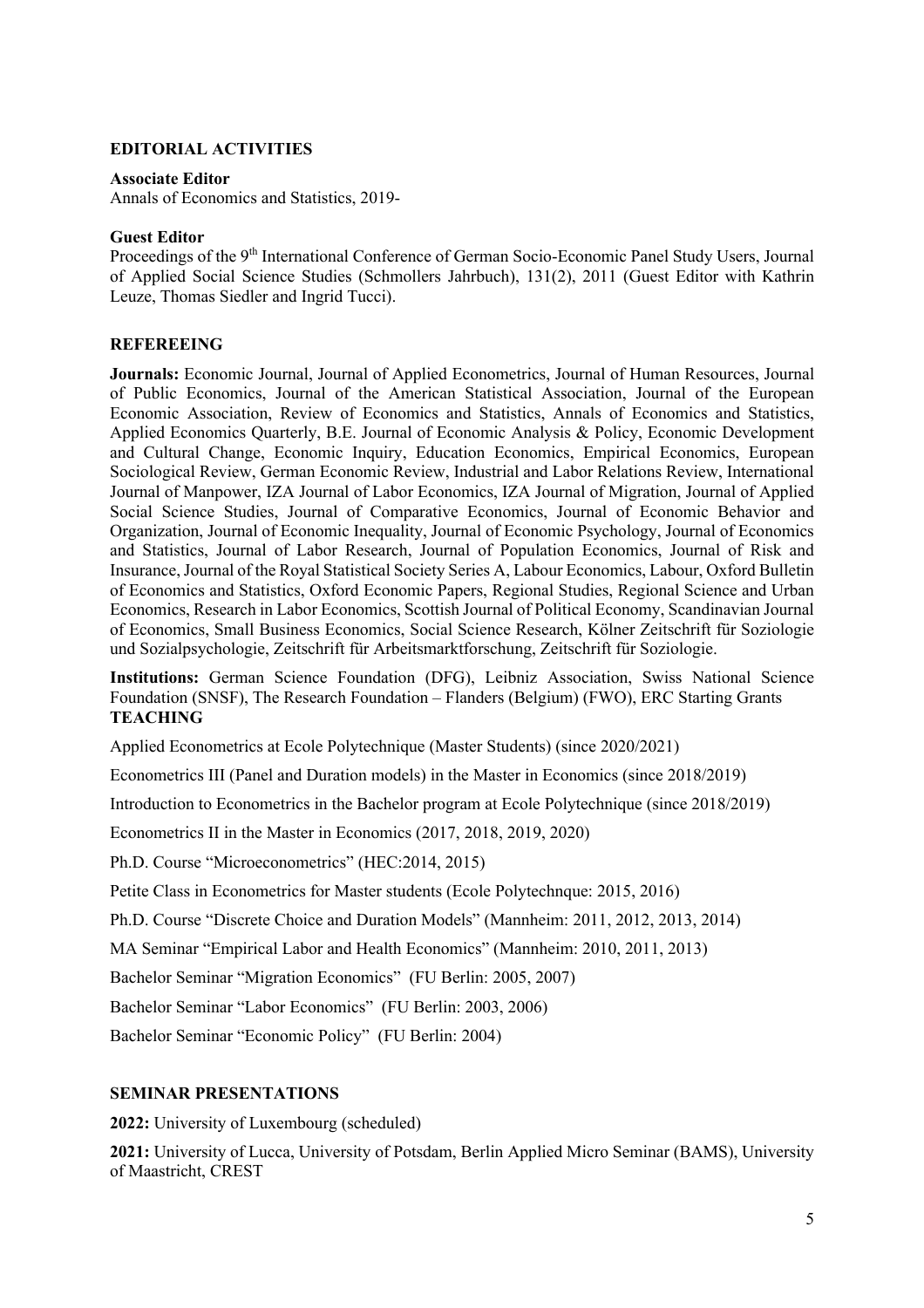**2020:** University of St. Gallen, IAB Nuremberg

**2019:** RWI Essen, DARES

**2018:** University of Trier, University of Nuremberg

**2017:** University of Strasbourg

**2016**: Université Catholique de Louvain, University of Bonn

**2015**: DIW Berlin, FU Berlin, Tilburg University, ZEW Mannheim,

**2014**: University of Lüneburg, ISER/University of Essex, LMU Munich, CEPS Luxembourg

**2013**: Institute for Evaluation of Labour Market and Education Policy (IFAU, Uppsala), University of Cergy-Pontoise, RWI Essen, University Hohenheim, Free University Berlin, Goethe University Frankfurt, University of Wuppertal

**2012**: University of Dortmund, Niedersächsisches Institut für Wirtschaftsforschung (NIW), Université Catholique de Louvain

**2011**: University of Freiburg, Paris School of Economics

**2010**: University of Strasbourg

**2009**: BeNA Seminar (Berlin), University of Maastricht, RWI Essen, Tinbergen Institute (Amsterdam), IAB (Nuremberg)

**2008**: University of Cologne, Tilburg University

**2007**: American University, Georgetown University, George Washington University, Washington Statistical Society, Word Bank (Washington D.C.)

### **KEYNOTE LECTURES**

Belgian Day of Labor Economics, Brussels, 2015

ZEW Workshop on the Development and Consequences of Atypical Employment, Mannheim, 2015

### **CONFERENCE PRESENTATIONS**

**2021:** IZA-Sheffield Workshop on Evaluation of Labor Market Policies (online), DGT-AFSE Conference on Public Policy Evaluation

**2019:** Meeting of the German Economic Association (VfS) (Leipzig), Advances in Social Sciences Using Administrative and Survey Data (Palaiseau).

**2017:** Workshop on Unemployment and Labour Market Policies (Barcelona)

**2016:** ESPE (Berlin), EALE (Genth)

**2015**: JPAL conference on Field experiments in labor economics and social policies (Paris), Meeting of the German Economic Association (VfS) (Münster), IZA conference on the Evaluation of Labor Market Programs (Bonn)

**2014**: Joint Workshop IAB/Aarhus University, ESEM (Toulouse)

**2013**: ESPE (Aarhus), NEPR conference on "Youth and the Labour Market" (Stockholm)

**2012**: Meeting of the German Economic Association (VfS) (Göttingen), EALE (Bonn), PEPA Workshop on applied policy evaluation (London, IFS), Workshop on Job Search Assistance, Monitoring and Sanctions (IAB, Nuremberg)

**2010**: AEA (Atlanta), VfS (Kiel)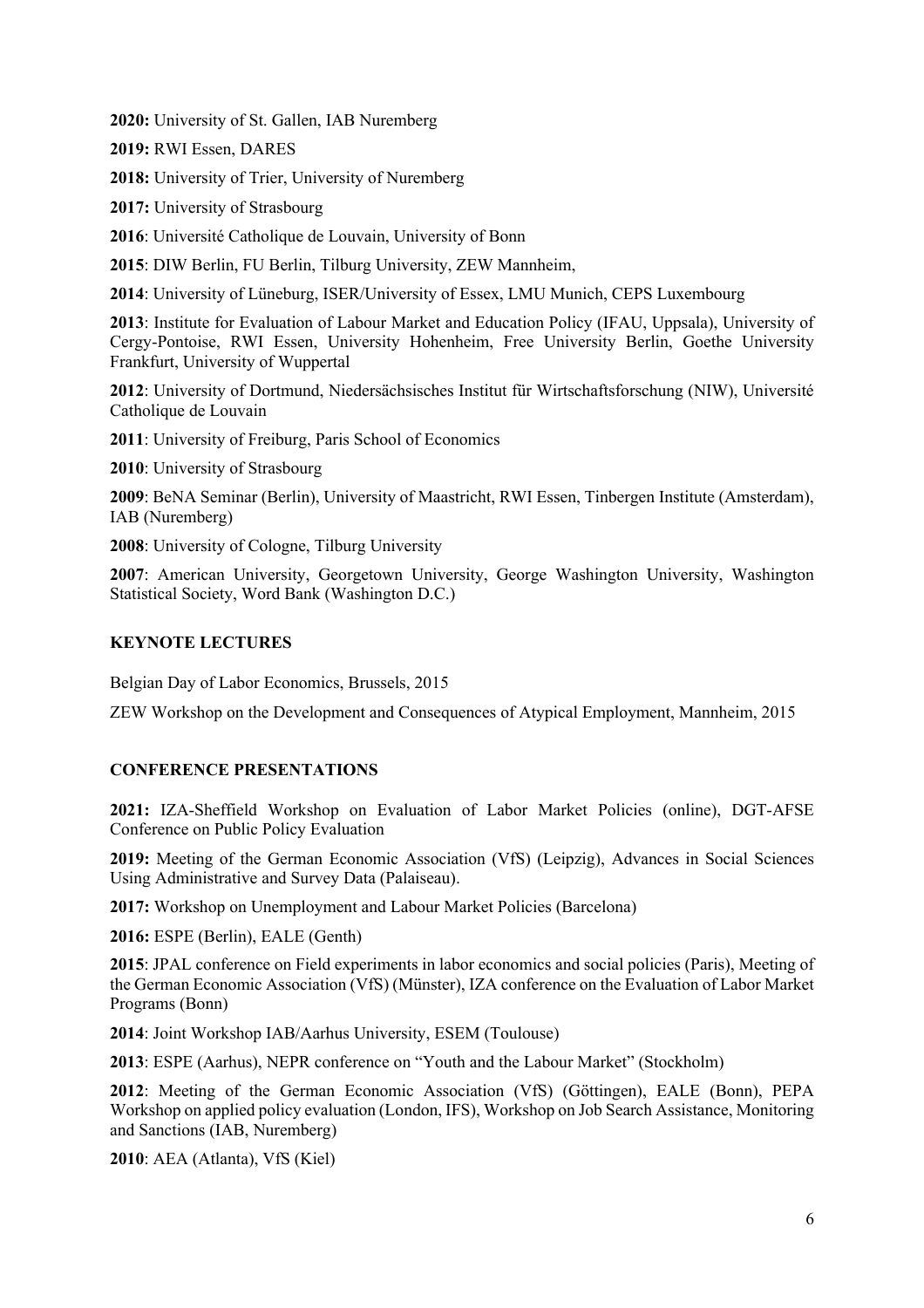**2009**: SOLE (Boston), ESPE (Sevilla), ESEM (Barcelona), EEA (Barcelona), IZA Conference on the Evaluation of Labor Market Programs (Washington DC), Panel Data Conference (Bonn)

**2008**: ESPE (London), GSOEP Conference (Berlin), EALE (Amsterdam), VfS (Graz), IZA-IFAU Workshop (Bonn)

**2007**: COST Meeting (St. Gallen), EEA (Budapest)

**2006**: ESPE (Verona), GSOEP Conference (Berlin), ESEM (Vienna), VfS (Bayreuth), EALE (Prag)

**2005**: ESPE (Paris)

**2004**: Meeting of the German Statistical Association (Frankfurt), EALE (Lissabon)

#### **WORKSHOP ORGANIZATION**

Fourth joint IZA-CREST Conference on the Evaluation of Labor Market Programs, October 2022 (online)

Third joint IZA-CREST Conference on the Evaluation of Labor Market Programs, September 30 – October 1, 2021 (online)

Advances in Social Sciences Using Administrative and Survey Data, March 28-29, 2019, Paris (member of the scientific committee)

Second joint IZA-CREST-OECD Conference on the Evaluation of Labor Market Programs, October 2019, Bonn

First joint IZA-CREST-OECD Conference on the Evaluation of Labor Market Programs, October 11- 12, 2018, Paris

Conference on Field Experiments in Policy Evaluation, Nuremberg, October 18-19, 2012, joint conference of the IAB Nuremberg and the University of Mannheim

Conference on Job Search Assistance, Monitoring and Sanctions, Nuremberg, June 8-9, 2012, joint conference of the IAB Nuremberg and the University of Mannheim

9th International German Socio-Economic Panel User Conference (SOEP2010), Berlin, June 30 to July 2nd, 2010 (member of the scientific committee)

3rd Annual IZA Conference on the Evaluation of Labor Market Programs, Bonn, October 19-20, 2007

#### **RESEARCH GRANTS / FUNDED RESEARCH PROJECTS**

- 2021-2023 Project on supporting young low-skilled individuals to find a job after their vocational training (100,000  $\epsilon$ , joint with Pierre Cahuc and Jeremy Hervelin, funded by the Chaire Securation des Parcours Professionnels and Pole Emploi).
- 2018-2020 Project on the impact of the amount of UI benefits on job search outcomes based on a Regression Kink Design in France, funded by the Chaire Securation des Parcours Professionnels (8,000 €).
- 2012-2014 Field Experiment on "Counseling of young unemployed job seekers in search clubs", funded by the European Commission, program progress 2011 (611,500  $\epsilon$ , joint with Gerard J. van den Berg, Bruno Crepon, Sylvie Blasco, and Daphné Skandalis).
- 2008-2009 German Science Foundation (DFG) "Job Search Behavior of the Unemployed" (35,659  $\epsilon$ , joint with Marco Caliendo).